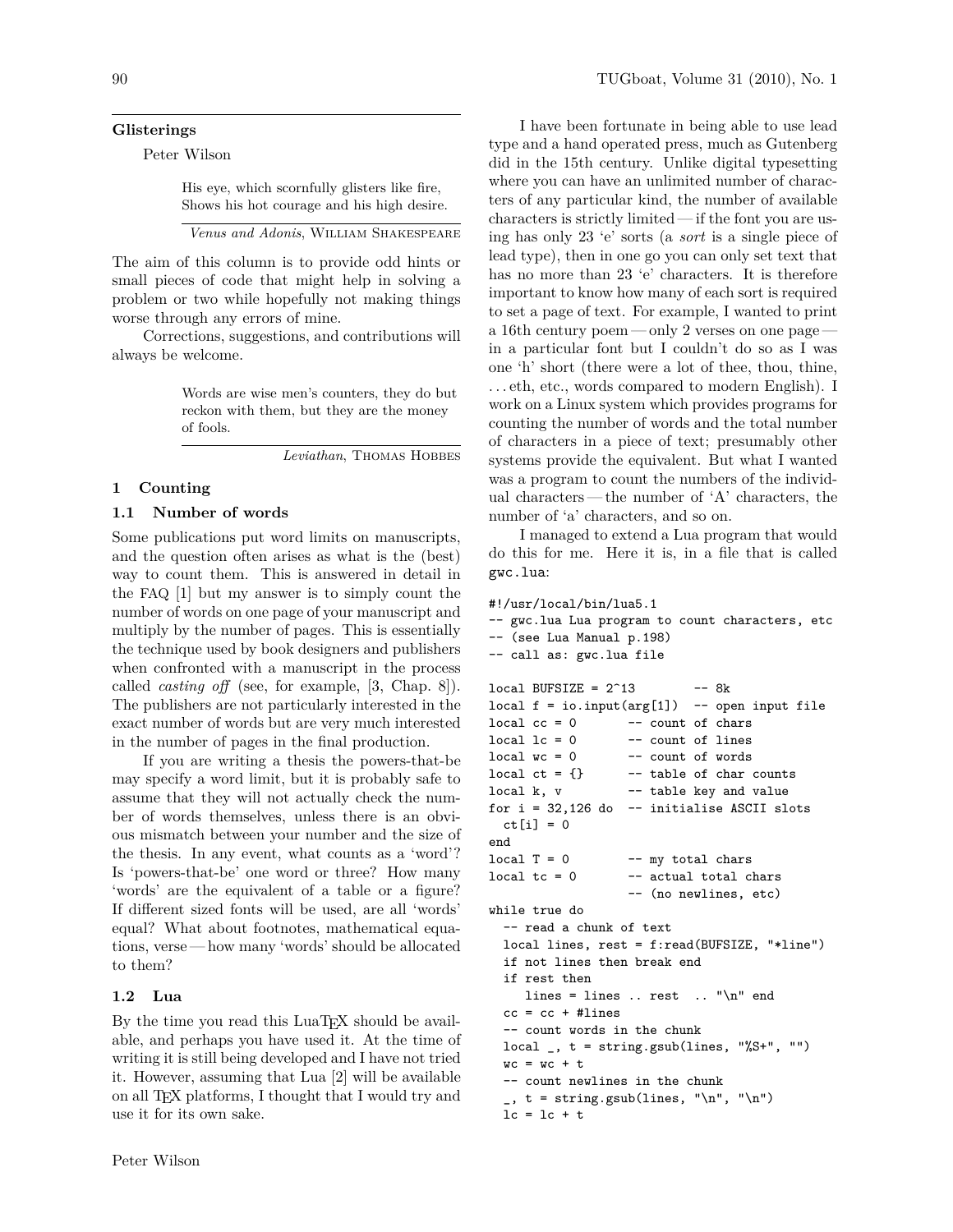```
-- make a list of character frequencies
  local K
  for i = 1, string.len(lines) do
    K = string.byte(lines,i)
    if K > 32 then
     if K < 126 then
      ct[K] = ct[K] + 1T = T + 1end
   end
  end
end
-- strip off input (e.g., fin.ext) file's
-- extension and make output file fin.gwc
base, ext = string.match(arg[1],
                   "({\cal V}_{w}+){\cal V}_{w}. ({\cal V}_{w}+){''})
ofile = base..".gwc"
-- cc includes newlines, so T = (lc + wc)
tc = cc - lc - wcio.output(ofile)
io.write("Character counts in file ",
         arg[1], "n")io.write("", "lines =", lc, "\n",
             "words =", wc, "\n",
             "characters = ", tc, "\ln\")
io.write("Character total\n")
for k,v in pairs(ct) do
  if v > 0 then
    print(string.char(k),v)
    io.write(" " , string(char(k), "string.format("%4d",v), "\n")
  end
end
print("Output saved in: ", ofile)
```
That ends the Lua program. In this case a 'word' is a sequence of characters followed by one or more spaces. I was only interested in characters corresponding to the sorts in the fonts that were available to me. Being English this fortunately restricted the characters to the ASCII printable character set. If you need to count other characters then you will have to extend the program. The Lua manual [2, p. 198] describes how the word and line count part of the program works in more detail.

> Change is not made without inconvenience, even from worse to better.

*A Dictionary of the English Language: Preface*, Samuel Johnson

# **2 Changing the layout**

A question that pops up from time to time is 'How do I change the layout for a particular page?', where the 'layout' includes items like the size and location of the textblock, and different headers and footers.

## **2.1 The shape of the page**

You can do many things, but one that you cannot do is to change the textwidth in the middle of a paragraph. For instance if the textblock is 30pc wide on one page and 25pc wide on the following page, then a paragraph that starts on the first page and continues onto the next will be 30pc wide on both pages. This is because TEX internally typesets paragraph by paragraph according to the current textwidth. Having set a paragraph it then decides if there should be a pagebreak in it. If there is it puts the beginning of the already laid out paragraph on the first page and the remainder, which is already set internally, goes on the following page(s) with the *same* textwidth.

The general page layout parameters are diagrammed in Figure 1.

To change the height of the textblock on a particular page, the LATEX \enlargethispage macro can be used. This takes a single length argument which is added to the textheight for the page on which it occurs — a positive length increases the textheight and a negative one decreases it. The change is made at the bottom of the textblock; the location of the top of the textblock is unchanged.

The quote and quotation environments temporarily change the margins and width of the textblock, and you can do the same by using, for example, the adjustwidth environment provided by the changepage package [5].

> The adjustwidth environment takes two length arguments, and increases the left and right margins by the given amounts. For example, I used \begin{adjustwidth}{3em}{1.5em} at the start of this paragraph, and will end adjustwidth at the end of the paragraph.

The page layout parameters used are those in effect at the start of a page when the first item (e.g., a character, a box, etc.) is put onto the page. Layout changes after that will not be effective until the start of the next page. You can, though, change the text width *between* pages. The trick here is that when you change from one column to two columns, or vice versa, LATEX recalculates its view of the layout. The general scheme is to clear the page, change the layout parameters, then set the number of columns which starts the same new page again but with the layout changes implemented. Assuming a one column document, the general procedure is: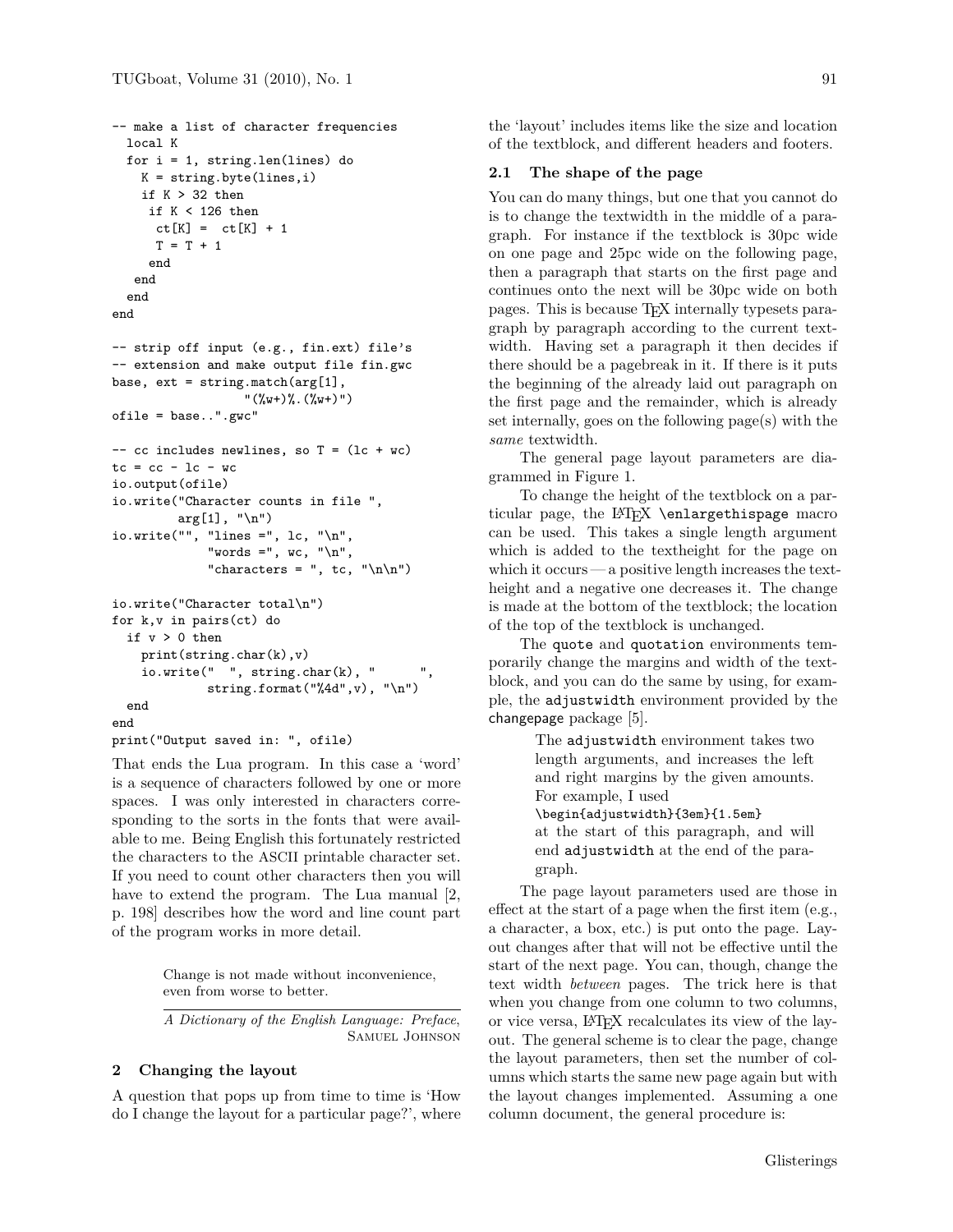

The circle is at 1 inch from the top and left of the page. Dashed lines represent (\hoffset + 1 inch) and (\voffset + 1 inch) from the top and left of the page.

Figure 1: L<sup>AT</sup>EX page layout parameters for a recto page

#### \clearpage % change textblock, margins, ... \onecolumn

If you need them, the changepage package provides macros to 'change textblock, margins, ...'.

Just so you can see what happens, the kernel definition of \onecolumn is:

```
\def\onecolumn{%
```

```
\clearpage
\global\columnwidth\textwidth
\global\hsize\columnwidth
\global\linewidth\columnwidth
\global\@twocolumnfalse
\col@number \@ne
\@floatplacement}
```
The code for \twocolumn is similar but does a little more, especially as it takes an optional argument although that has no effect on the various width settings.

As an example, if you needed to have different text heights and widths for one set of pages, those in the frontmatter perhaps, than for another set, say the rest of the work, you could define

```
\newcommand*{\addtotextheightwidth}[2]{%
  \clearpage
  \addtolength{\textheight}{#1}
```
Peter Wilson

\addtolength{\textwidth}{#2} \onecolumn}

and use it when you need to make a change.

### **2.2 Headers and footers**

Another kind of layout change that I have seen requested is to add 'Page' above the page numbers in the Table of Contents or List of Figures, etc. As an example say that the requirement is that for the List of Figures (LoF) the word 'Figure' should be placed flushleft at the start of the column of figure titles and the word 'Page' flushright above the page numbers; if the LoF continues for more than one page, these should be repeated at the start of each page. The page number(s) of the LoF itself should be centered at the bottom of the page (i.e., the plain pagestyle). There are similar requirements for the Table of Contents (ToC) and List of Tables (LoT), but I'll just show how the LoF requirements can be met.

Changing pagestyles can be accomplished with the fancyhdr package [4] but I will assume that the memoir class [6] is being used which includes similar facilities.

The memoir class lets you define as many pagestyles as you want. We need a pagestyle for any